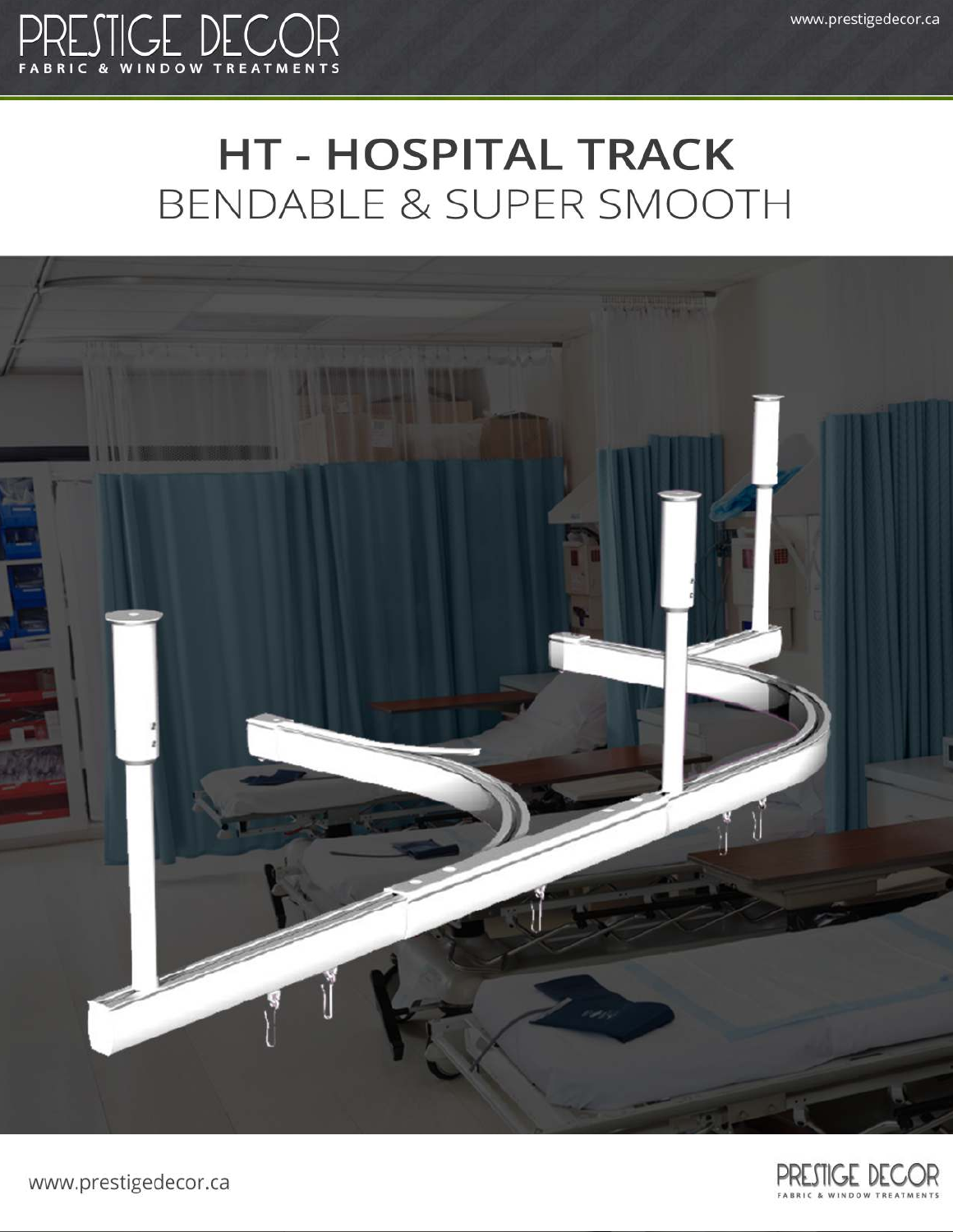### TIGE DECC **C & WINDOW TREATMENTS** F A









### HT - Hospital Track

- Powder coated aluminum track white
- Special pre-applied dry lubricant for super smooth operation
- Can be bent with 8" radius

| <b>H HT1900-580</b> 5.8 mtr (228") |               | White | pack of 10 |
|------------------------------------|---------------|-------|------------|
| H HT1900-700                       | ∣7 mtr (275") | White | pack of 10 |

#### HT - Carrier With Hook

H HT2210 pack of 100

### HT - End Stop

H HT2300 pack of 100

#### Custom Bends Available

Can be bent with an 8" radius

### H BEND HT1900

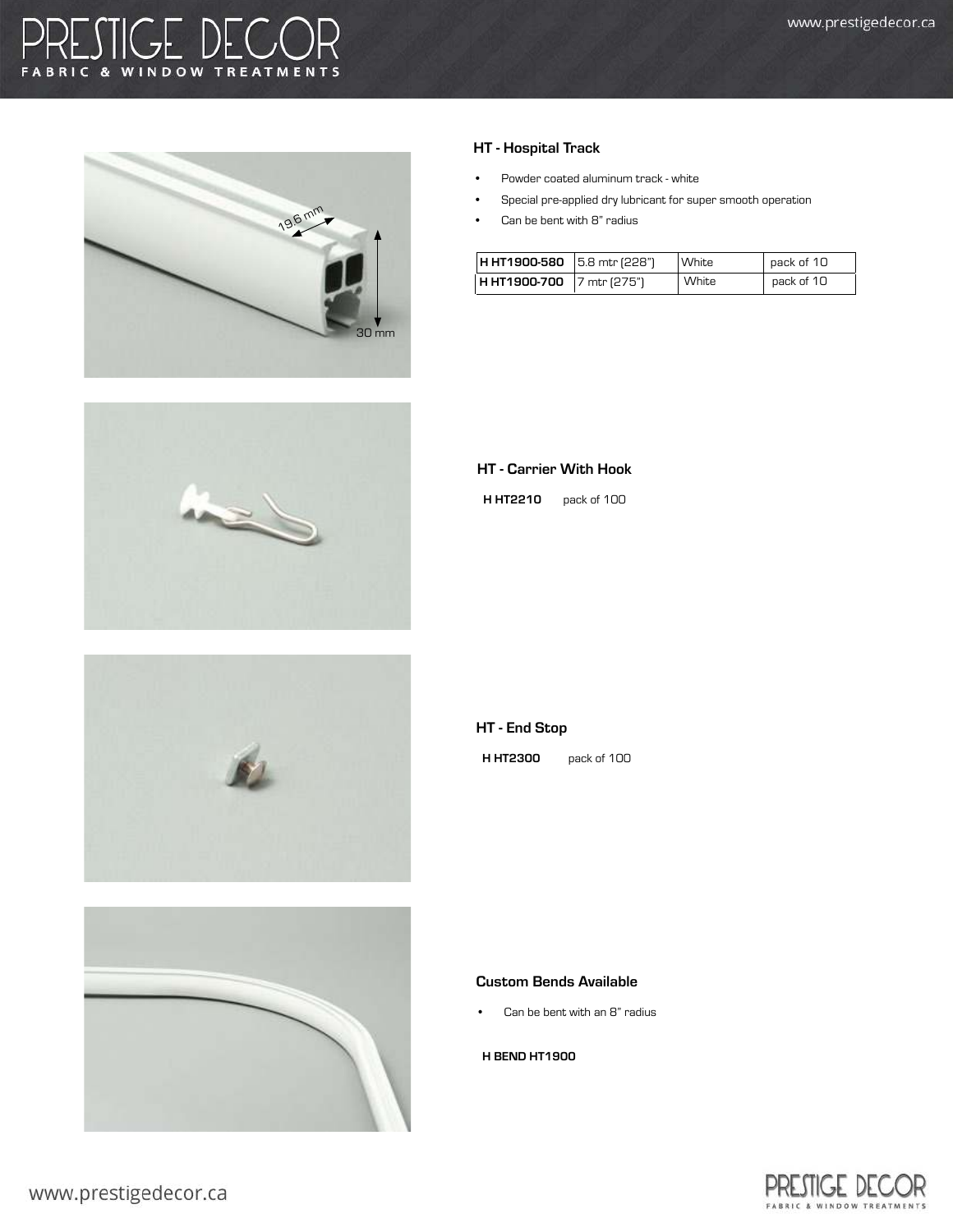### RESTIGE DECOR F A









|  |  | <b>HT - Flat End Cap</b> |  |
|--|--|--------------------------|--|
|  |  |                          |  |

**H HT2320** pack of 40

### HT - T End Cap

• Used when creating "T" connections

**H HT2340** pack of 40

HT 2340 and HT 2400 used to create professional "T" connections

HT - Track Connector

H HT2400 pack of 20

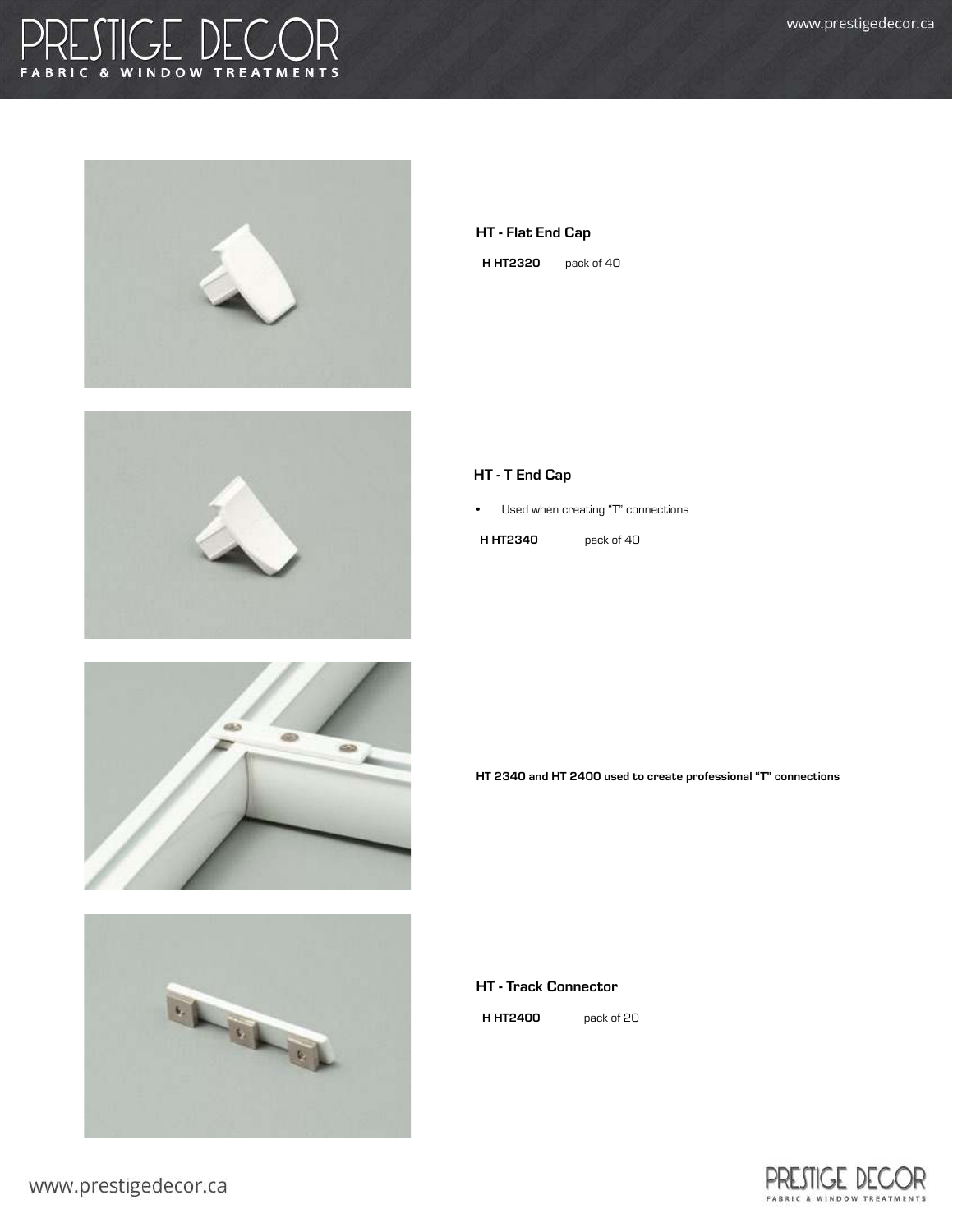# PRESTIGE DECOR







### HT - Short Bridge

• Used to join two straight pieces of track

H HT2420 pack of 20

### HT - Long Bridge

• Used to join straight and bent tracks

**H HT2440** pack of 20

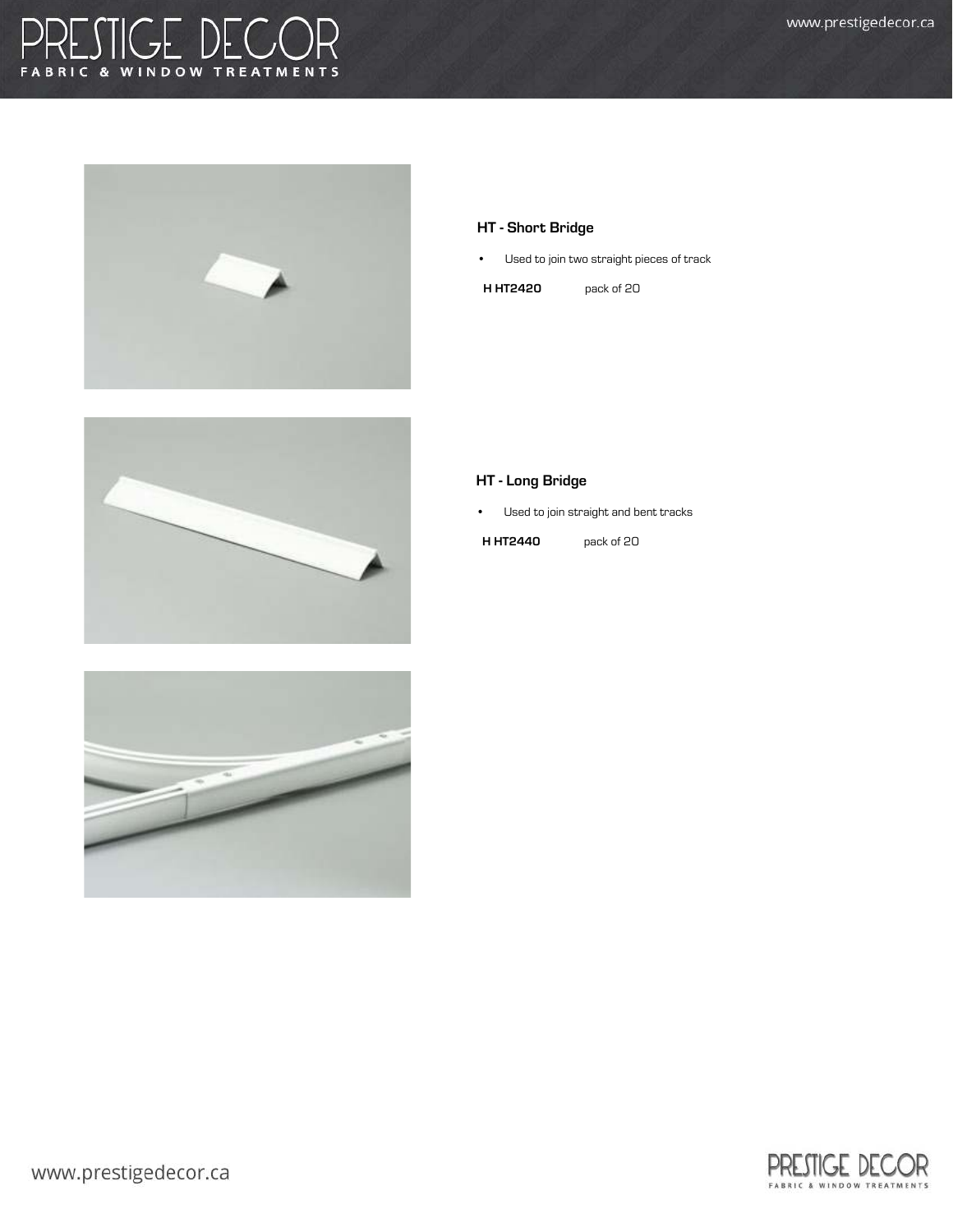## RESTIGE DECOR F A







### HT - Dust Strip

• Used with suspended tracks to keep dust out of the top channel

H HT2100 50 mtr roll

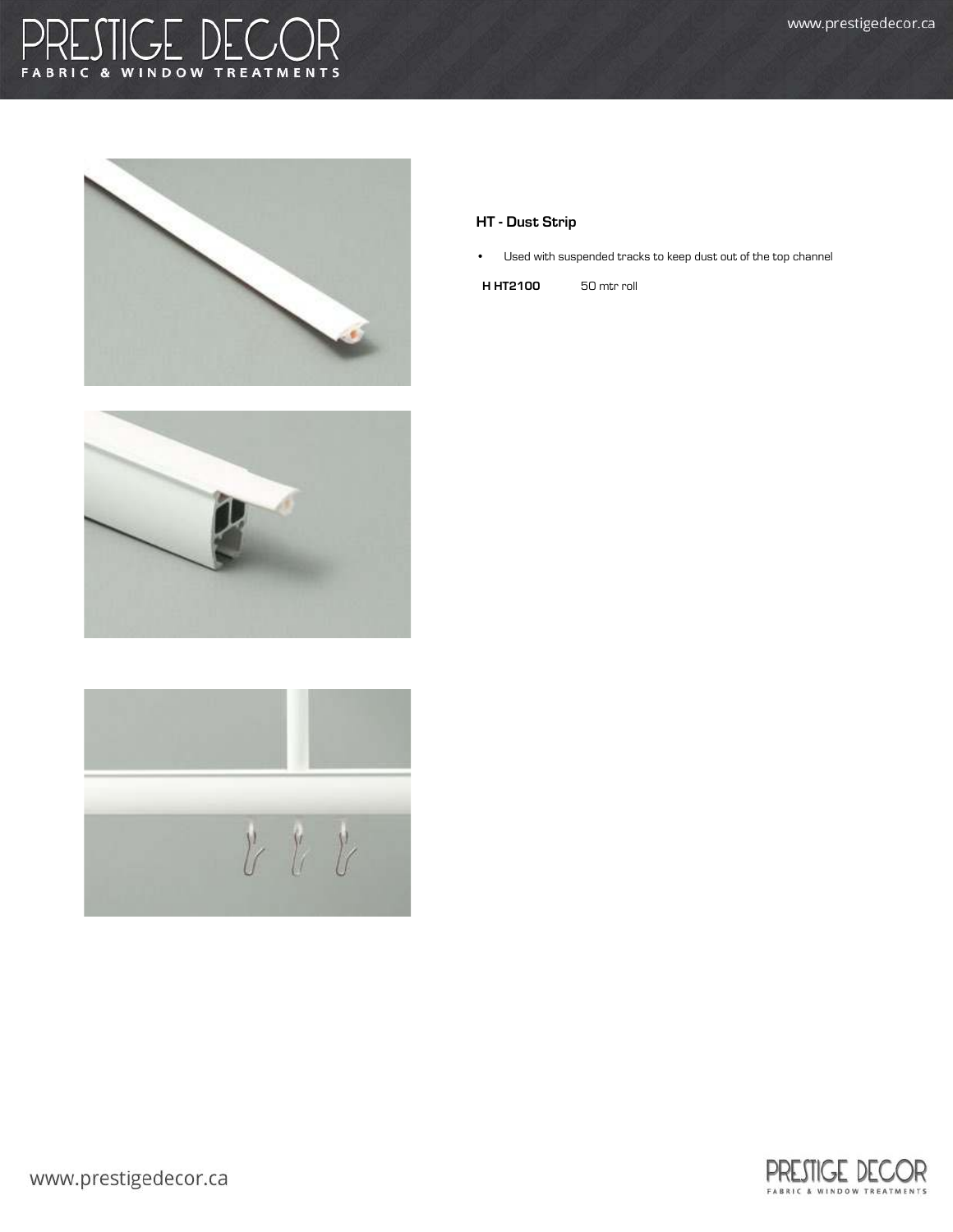### GE DECC **WINDOW TREATMENTS**







### Suspension Rod

- Can be cut down
- Cut off of pole can be used with parts below for one additional suspension rod

| H KS3110-25 | 39" White |       | pack of 10 |
|-------------|-----------|-------|------------|
| H KS3115-25 | . 59"     | White | pack of 10 |

Suspension Insert Screw

H KS3007-25

Top Piece Suspension Bracket

H KS3008-25